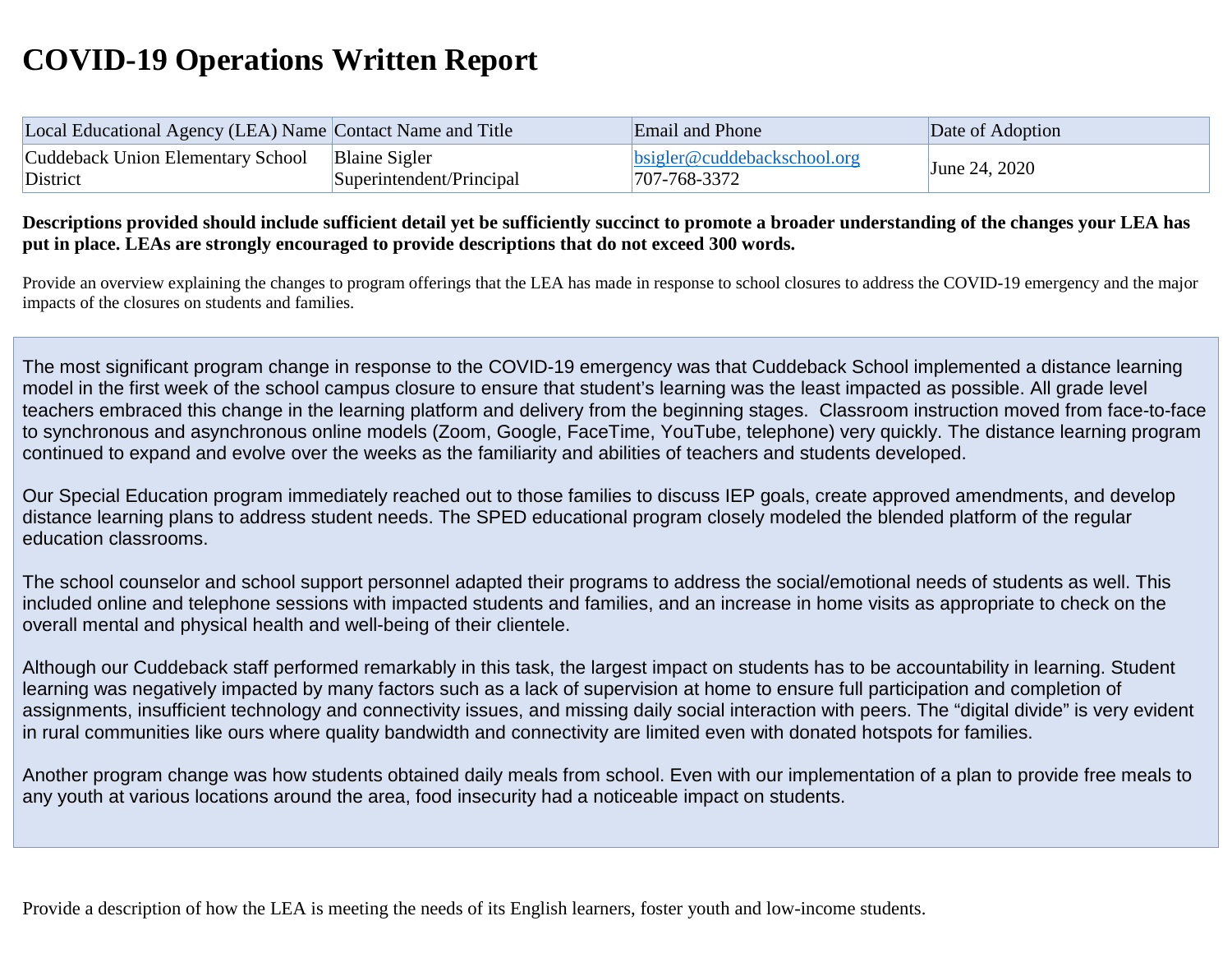Our district's Foster Youth Liaison has made connections with the families of each foster and homeless child to make sure their needs are being met regarding distance learning, social/emotional well-being, and meal distribution. She works in coordination with both general ed. and special ed. teachers and staff to contact these students and their families though phone calls, emails, text messages, virtual meetings, and home visits, to make sure their needs are being met and they are receiving individualized support. English Learners, Foster Youth, and low income students have been offered/provided Chromebooks to more easily access online educational content, and provided resources on obtaining free/low cost internet where available.

Provide a description of the steps that have been taken by the LEA to continue delivering high-quality distance learning opportunities.

Cuddeback has provided every student with paper-based educational materials packets each week starting from the first week of the school closure. This has provided a great opportunity to stay physically and emotionally connected to students and parents weekly as they drive by to pick up packets at the school. Students are provided all the textbooks and instructional materials necessary in both paper and digital formats as available. Any student needing a Chromebook is provided one to allow access to online learning resources. Weekly paper packets are hand delivered to families that are unable to pick up materials at the regular day and time.

In addition, teachers hold multiple online virtual classroom sessions each week to deliver high quality, CA standards-based lessons in core content areas for students. Teachers conduct surveys of their students/families to determine which instructional platform is best suited for them. Teachers are able to use on-going assessments of student performance in online, digital, virtual, and traditional paper-based formats to guide instruction. Teachers are available for small group and individual learning support via phone, texts, email, and virtual platforms.

Teachers and classified staff have worked collaboratively amongst each other to build skills in distance learning practices and procedures, and especially virtual platform learning. Teachers share best practices and conduct grade span PLC's in support of each other to provide high quality distance learning to students.

SPED services for students have continued as outlined in their amended IEP's and distance learning plans. SPED and GE teachers work closely to make certain that all student's needs are met. Our prim

Provide a description of the steps that have been taken by the LEA to provide school meals while maintaining social distancing practices.

Cuddeback partnered with the local high school district to provide daily breakfast and lunch meals for any student (youth under 18) n the district area. The bagged meals are delivered weekdays at various locations throughout the district for ease of pick up by families. The families drive through the pick up location without getting out of their vehicle to collect however many meals they need from the staff member distributing the food. The district has also continued its practice of providing weekly food backpacks through our school support and community center for those students who were already receiving this service prior to school closure.